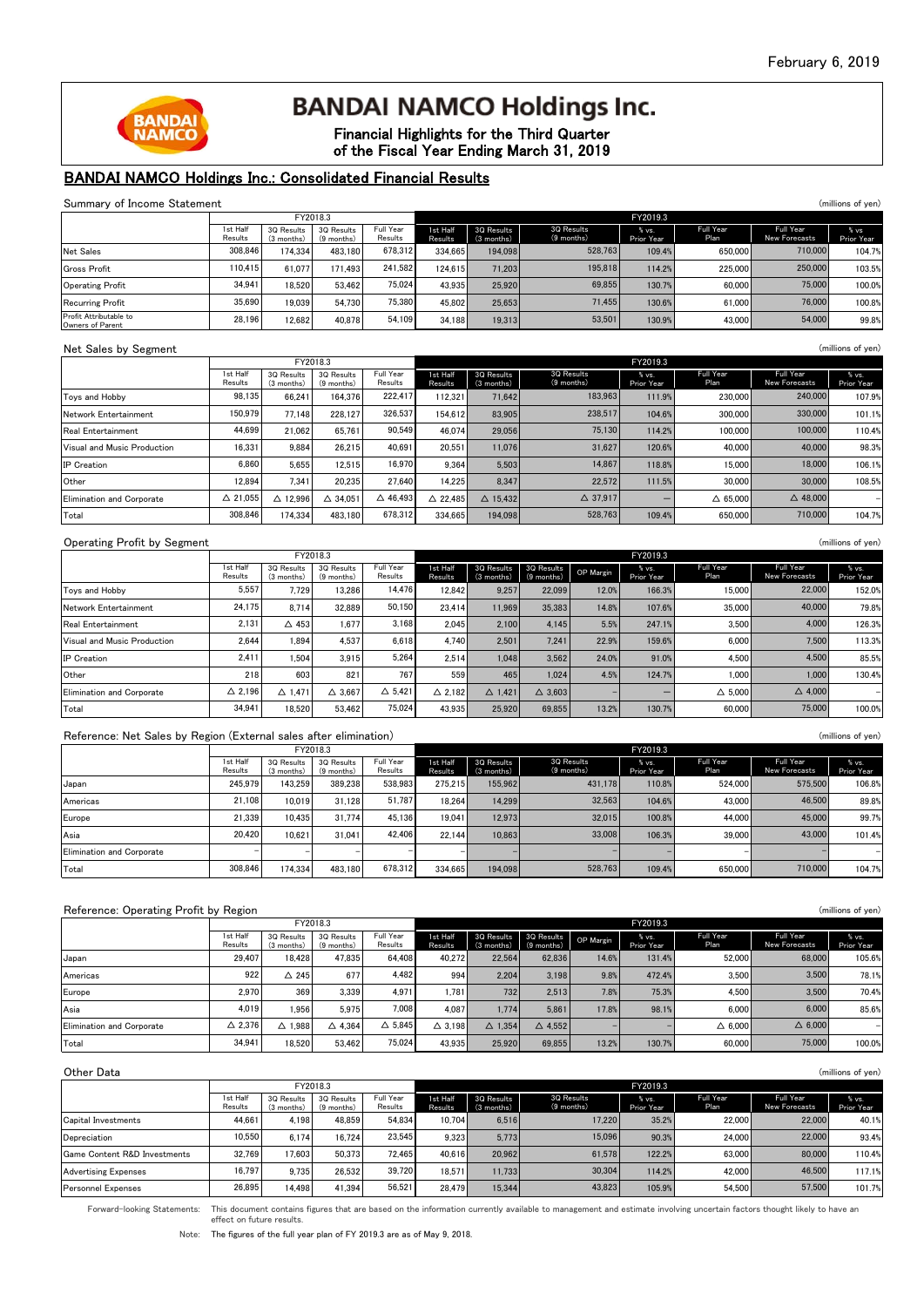# 【 **Sales of IPs (Groupwide)**】 (billion yen)

|                              | FY2018.3  |                      | FY2019.3  |                               |  |
|------------------------------|-----------|----------------------|-----------|-------------------------------|--|
|                              | 3Q (9mo.) | Full Year<br>Results | 3Q (9mo.) | <b>Full Year</b><br>Forecasts |  |
| Aikatsu!                     | 2.9       | 3.6                  | 2.4       | 3.0                           |  |
| Anpanman                     | 7.9       | 10.9                 | 8.2       | 11.5                          |  |
| Ultraman                     | 4.9       | 6.0                  | 5.7       | 7.0                           |  |
| <b>KAMEN RIDER</b>           | 20.0      | 26.4                 | 21.7      | 29.0                          |  |
| Mobile Suit Gundam           | 50.4      | 68.3                 | 61.5      | 78.0                          |  |
| Super Sentai (Power Rangers) | 14.8      | 19.4                 | 7.6       | 10.5                          |  |
| <b>DRAGON BALL</b>           | 65.4      | 97.9                 | 90.8      | 120.0                         |  |
| <b>NARUTO</b>                | 8.2       | 11.3                 | 13.8      | 16.5                          |  |
| <b>Pretty Cure</b>           | 5.4       | 8.1                  | 7.3       | 10.5                          |  |
| ONE PIECE                    | 22.3      | 29.4                 | 22.1      | 30.0                          |  |

# 【 **Sales of IPs (Toys and Hobby Unit, Japan)**】 (billion yen)

|                              | FY2018.3  |                      | FY2019.3  |                        |  |
|------------------------------|-----------|----------------------|-----------|------------------------|--|
|                              | 3Q (9mo.) | Full Year<br>Results | 3Q (9mo.) | Full Year<br>Forecasts |  |
| Aikatsu!                     | 1.8       | 2.3                  | 1.5       | 2.0                    |  |
| Anpanman                     | 7.9       | 10.9                 | 7.7       | 11.0                   |  |
| Ultraman                     | 3.5       | 4.3                  | 3.6       | 4.5                    |  |
| <b>KAMEN RIDER</b>           | 19.0      | 24.8                 | 20.4      | 27.0                   |  |
| Mobile Suit Gundam           | 18.5      | 26.2                 | 24.1      | 31.0                   |  |
| Super Sentai (Power Rangers) | 6.1       | 9.1                  | 3.9       | 6.0                    |  |
| <b>DRAGON BALL</b>           | 9.8       | 14.2                 | 15.5      | 20.0                   |  |
| <b>Pretty Cure</b>           | 5.4       | 8.1                  | 7.1       | 10.0                   |  |
| Pokémon                      | 3.1       | 4.0                  | 2.9       | 3.5                    |  |
| ONE PIECE                    | 3.6       | 4.6                  | 4.5       | 5.5                    |  |

| Digital Card Sales (Units sold)<br>(million pieces) |           |                      |           |                               |  |  |  |  |
|-----------------------------------------------------|-----------|----------------------|-----------|-------------------------------|--|--|--|--|
|                                                     | FY2018.3  |                      | FY2019.3  |                               |  |  |  |  |
|                                                     | 3Q (9mo.) | Full Year<br>Results | 3Q (9mo.) | <b>Full Year</b><br>Forecasts |  |  |  |  |
| Digital card sales                                  | 159       | 225                  | 150       | 188                           |  |  |  |  |

#### 【 **Network Entertainment Business (Sales by major category)**】 (billion yen)

|                 |           |           | ---       |           |
|-----------------|-----------|-----------|-----------|-----------|
|                 | FY2018.3  |           | FY2019.3  |           |
|                 | 3Q (9mo.) | Full Year | 3Q (9mo.) | Full Year |
|                 |           | Results   |           | Forecasts |
| Network content | 148.1     | 199.6     | 152.2     | 205.0     |
| Home video game | 59.0      | 98.4      | 65.8      | 96.0      |

#### 【 **Home Video Game (Number of titles and unit sales)**】

|                                         |                   |                   | FY2018.3          |                          | FY2019.3   |                   |                   |                            |  |
|-----------------------------------------|-------------------|-------------------|-------------------|--------------------------|------------|-------------------|-------------------|----------------------------|--|
|                                         |                   | 3Q (9mo.)         |                   | <b>Full Year Results</b> |            | 3Q (9mo.)         |                   | <b>Full Year Forecasts</b> |  |
|                                         | # of              | <b>Units Sold</b> | # of              | Units Sold               | # of       | <b>Units Sold</b> | # of              | <b>Units Sold</b>          |  |
|                                         | <b>New Titles</b> | (thousand)        | <b>New Titles</b> | (thousand)               | New Titles | (thousand)        | <b>New Titles</b> | (thousand)                 |  |
| Japan                                   | 27                | 2,646             | 42                | 3,949                    | 44         | 3,118             | 60                | 4,500                      |  |
| Americas                                | 43                | 5,619             | 56                | 11,024                   | 38         | 6.720             | 59                | 11,000                     |  |
| Europe                                  | 58                | 8,543             | 89                | 13,894                   | 38         | 7,974             | 59                | 11,500                     |  |
| Group                                   | 128               | 16,808            | 187               | 28,867                   | 120        | 17.812            | 178               | 27,000                     |  |
| Total                                   |                   |                   |                   |                          |            |                   |                   |                            |  |
| Localized                               | 60                |                   | 89                |                          | 52         |                   | 89                |                            |  |
| versions                                |                   |                   |                   |                          |            |                   |                   |                            |  |
| After elimination of localized versions |                   |                   |                   |                          |            |                   |                   |                            |  |
| Group                                   | 68                | 16,808            | 98                | 28,867                   | 68         | 17,812            | 89                | 27,000                     |  |
| Total                                   |                   |                   |                   |                          |            |                   |                   |                            |  |